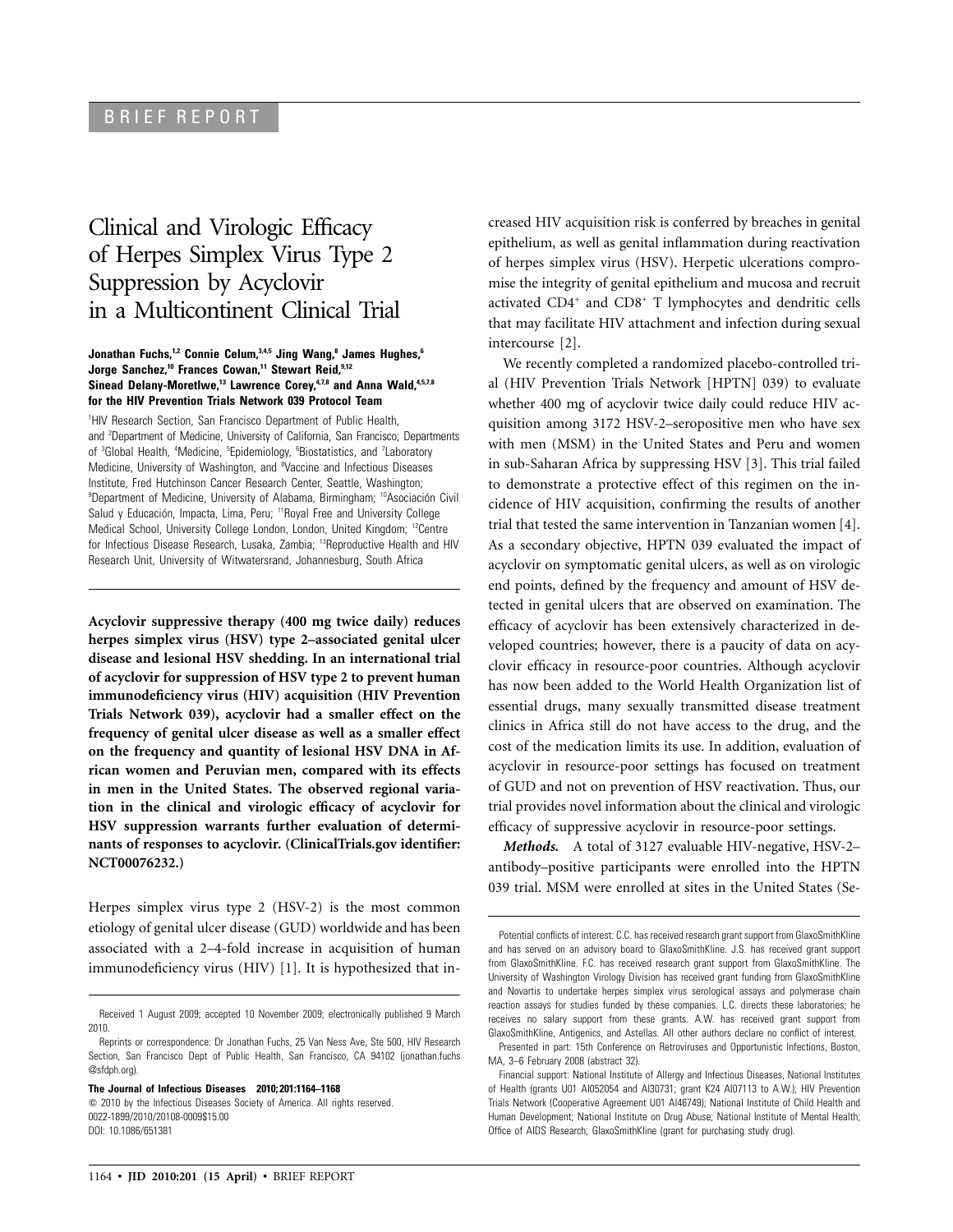attle, WA; San Francisco, CA; and New York, NY) and Peru (Lima, Iquitos, and Pucallpa), and women were enrolled at sites in Harare, Zimbabwe; Lusaka, Zambia; and Johannesburg, South Africa. Informed consent was obtained from study participants, and institutional review boards approved the protocol at each participating trial site. Eligibility criteria and screening procedures are described in further detail elsewhere [3].

Participants were randomized to receive 400 mg of acyclovir or a matching placebo twice daily and were seen monthly for 12–18 months. During monthly visits, participants were asked about symptoms of genital herpes in the past 7 days. Clinicians performed a genital examination at all quarterly study visits and at any monthly or interim study visit if symptoms of genital ulcers were reported. The study staff obtained swab specimens from lesions clinically consistent with a herpes recurrence; swab specimens were placed into polymerase chain reaction (PCR) medium, frozen, and shipped to the virology laboratory at the University of Washington. An HSV DNA PCR assay was performed according to validated, previously published procedures [5, 6]. Samples were analyzed using a real-time fluorescent probe–based PCR assay (TaqMan; Applied Biosystems) to quantitate HSV, and results were considered positive for HSV-2 if >3 copies/reaction, or 150 copies/mL of fluid, were detected [7]. Means, medians, and standard deviations of HSV-2 DNA copy counts from genital ulcer specimens were calculated by study arm, and the distribution for  $log_{10}$  HSV PCR titer was plotted by study arm and region. Monthly and quarterly rates of adherence to the study drug regimen were computed on the basis of monthly pill counts from returned study drug bottles and self-reports. Because each participant provided swab samples at up to 6 different study visits, we used generalized estimated equations to analyze numbers of cases of GUD, HSV-2 positivity from lesional swab specimens, and mean  $log_{10}$  HSV copy counts. Models for mean reduction in HSV were adjusted for age and report of genital ulcers in the 3 months prior to enrollment. To explore whether reductions in HSV shedding were affected by adherence to the study drug, analyses were stratified by adherence level as measured by monthly pill counts averaged for the preceding quarter ( $\leq 90\%$  and  $> 90\%$ ). For counts (ie, numbers of cases of GUD) and binary results (HSV-2 positivity), a log link and negative binomial distribution was used. For continuous outcomes (ie,  $log_{10}$  HSV DNA copy counts), an identity link and normal distribution was used. An independence working correlation and a robust covariance estimate were used in all analyses.

*Results.* A total of 459 MSM were enrolled at US sites, a total of 1355 MSM were enrolled at Peruvian sites, and a total of 1358 women were enrolled at African sites. At baseline, 131 (29%) of the US MSM and 227 (17%) of the Peruvian MSM reported having had anogenital herpes symptoms over the prior 3 months; 3% of men from each region received a clinical

diagnosis of GUD at enrollment. In contrast, 443 (33%) of the women reported symptoms over this time period and 225 (17%) received a diagnosis of GUD on examination. During the 18-month study follow-up period, 915 (29%) of the 3172 total participants received a diagnosis of GUD on examination, for a total of 1664 episodes detected. The GUD incidence varied by study arm and population. The overall rate of GUD diagnosis on examination was 55 cases per 100 person-years in the placebo group compared with 30 cases per 100 person-years in the acyclovir group  $(P < .001)$ . For the US MSM, the rate of GUD was 53 cases per 100 person-years in the placebo group, compared with 15 cases per 100 person-years in the acyclovir group. For the Peruvian MSM, the rate of GUD was 34 cases per 100 person-years in the placebo group compared with 16 cases per 100 person-years in the acyclovir group. For the African women, the rate of GUD was 75 cases per 100 personyears in the placebo group, compared with 46 cases per 100 person-years in the acyclovir group. Overall, acyclovir was associated with a 47% reduction in the incidence of GUD (relative risk [RR], 0.53 [95% confidence interval {CI}, 0.46–0.62]); the associated reduction was 71% in US MSM (RR, 0.29 [95% CI, 0.18–0.47]), but it was only 53% in Peruvian MSM (RR, 0.47 [95% CI, 0.36–0.62]) and 39% in African women (RR, 0.61 [95% CI, 0.51-0.74]; *P<* .001 for the difference in treatment effect by region). Thus, we observed statistically significant regional variation in the proportional reduction in the incidence of GUD with acyclovir suppression.

To explore these differences, we examined virologic data obtained from 1468 swab specimens collected from participants with GUD. Overall, 861 (59%) of the 1468 swab specimens tested positive for HSV-2 (630 of 962 in the placebo arm compared with  $231$  of  $506$  in the acyclovir arm;  $P < .001$ ). This represented a 63% reduction in the incidence of ulcers with detectable HSV-2, although regional differences persisted. We found an 88% reduction in the incidence of HSV-2–positive breakthrough genital ulcers among enrolled US MSM (97 of 137 in the placebo arm compared with 12 of 43 in the acyclovir arm; RR, 0.12 [95% CI, 0.05–0.29]), but only a 61% reduction in Peruvian MSM (185 of 261 in the placebo arm compared with 71 of 121 in the acyclovir arm; RR, 0.39 [95% CI, 0.28– 0.56]), and a 57% reduction in African women (348 of 564 in the placebo arm compared with 148 of 342 in the acyclovir arm; RR, 0.43 [95% CI, 0.34-0.56]; *P* < .001 for the difference in RR between regions). Of the samples with detectable HSV, the mean HSV-2 DNA copy number detected in lesions was reduced by 0.43  $log_{10}$ . However, as shown in Figure 1, the reduction was highest among US MSM: there was an observed 1.07  $log_{10}$  reduction with acyclovir (95% CI, 0.33–1.80  $log_{10}$ copies;  $P = .004$ ) among US MSM, a 0.68 log reduction (95% CI, 0.04–1.32  $log_{10}$  copies;  $P = .04$ ) among Peruvian MSM, and only a 0.32  $log_{10}$  reduction (95% CI, 0.01–0.63  $log_{10}$  copies;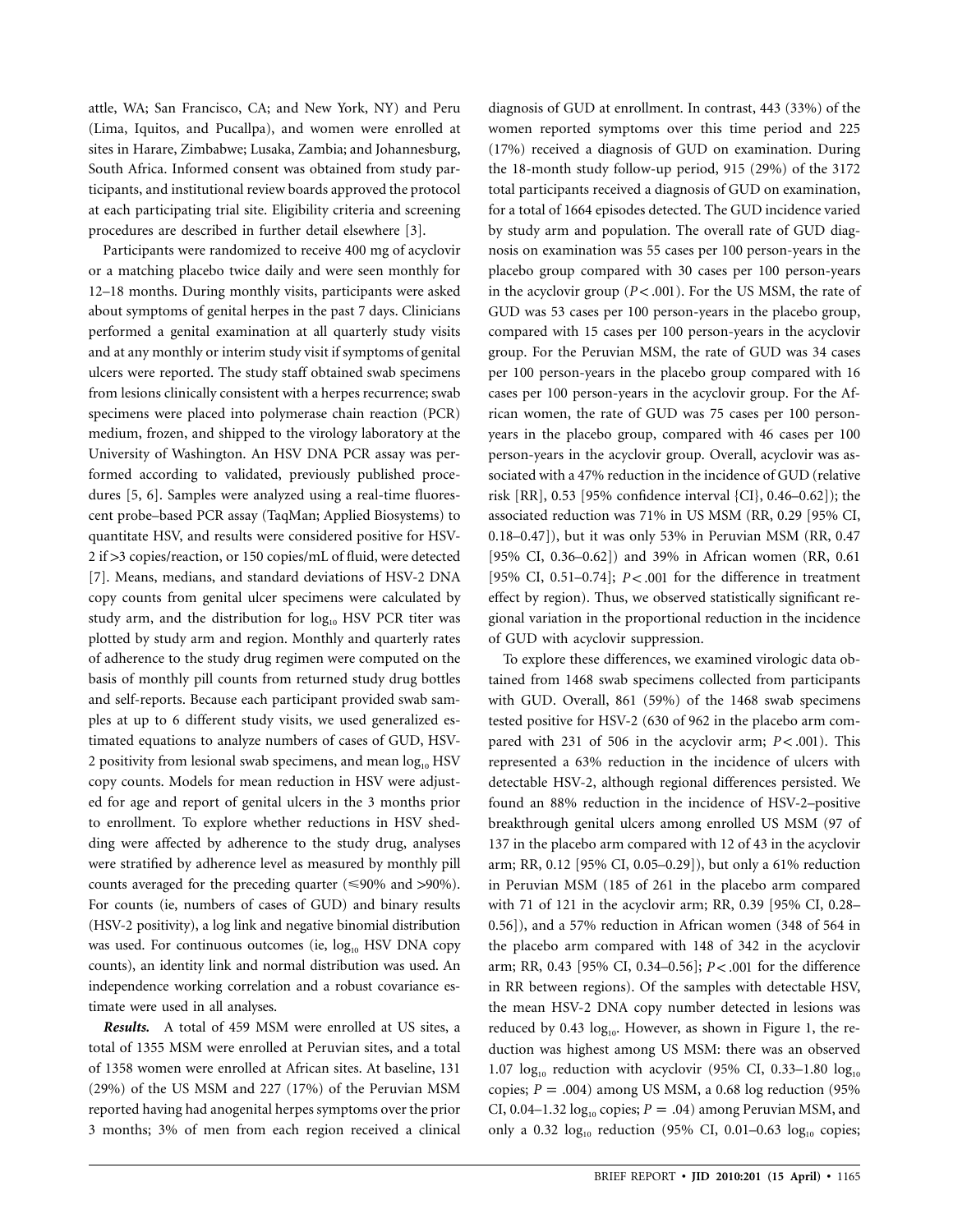

Figure 1. Comparison of herpes simplex virus (HSV) DNA copy counts in 861 swab specimens with detectable HSV from genital ulcers, by study arm and by region. The number of swab specimens (N) and the mean, median, and standard deviation (SD) of the HSV DNA  $log_{10}$  copy count is provided for participants randomized to receive placebo (*left*) or acyclovir (*right*).

 $P = .05$ ) among the African women ( $P = .13$  for the difference between regions). As shown in Table 1, these estimates were minimally affected when adjusted for age and reported history of GUD in the 3 months prior to enrollment. In an unadjusted model restricting the analysis to swab specimens with detected HSV-2 collected from participants reporting >90% adherence to the treatment regimen, as measured by average adherence in the preceding quarter ( $n = 627$  swab specimens), the mean reduction in the log<sub>10</sub> HSV DNA copy count increased mar-

ginally in all groups, but regional differences persisted (1.31  $log_{10}$  HSV DNA copy reduction in the US MSM, 0.89 in the Peruvian MSM, and 0.47 in the African women;  $P = .30$  for the difference between regions).

*Discussion.* In this large, multisite, international trial of suppressive HSV-2 therapy, the standard dose of twice daily acyclovir reduced the incidence of GUD recurrence by half overall, reduced the incidence of ulcers with detectable HSV-2 by 63%, and reduced the HSV DNA copy count in samples

**Table 1. Reductions in Herpes Simplex Virus (HSV) DNA Copy Count in Patients Who Received Acyclovir, Compared with Patients Who Received Placebo, by Region**

| Variable                    | No. of<br>swab<br>specimens | Mean reduction in log <sub>10</sub> copy count (95% CI) |                                       |                     |                     |                     |
|-----------------------------|-----------------------------|---------------------------------------------------------|---------------------------------------|---------------------|---------------------|---------------------|
|                             |                             | Overall                                                 | $P$ for<br>overall value <sup>a</sup> | US MSM              | Peruvian MSM        | African women       |
| Unadjusted                  | 861                         | $0.43(0.15 - 0.71)$                                     | .003                                  | $1.07(0.33 - 1.80)$ | $0.68(0.04 - 1.32)$ | $0.32(0.01 - 0.63)$ |
| Adjusted <sup>b</sup>       | 861                         | $0.46(0.18 - 0.75)$                                     | .001                                  | $1.12(0.40 - 1.84)$ | $0.70(0.05 - 1.34)$ | $0.32(0.01 - 0.64)$ |
| >90% Adherence <sup>c</sup> | 627                         | $0.57(0.25 - 0.89)$                                     | .001                                  | $1.31(0.20 - 2.42)$ | $0.89(0.15 - 1.63)$ | $0.47(0.11 - 0.83)$ |

**NOTE.** Patients were HSV-positive patients with genital ulcer disease (GUD). CI, confidence interval; MSM, men who have sex with men.

 $^{\text{a}}$  P value for overall reduction associated with acyclovir compared with that associated with placebo.<br>  $^{\text{b}}$  Generalized estimated equation multivariate analysis adjusted for age and baseline report of GUD sympt

drug regimen, as measured by monthly pill count.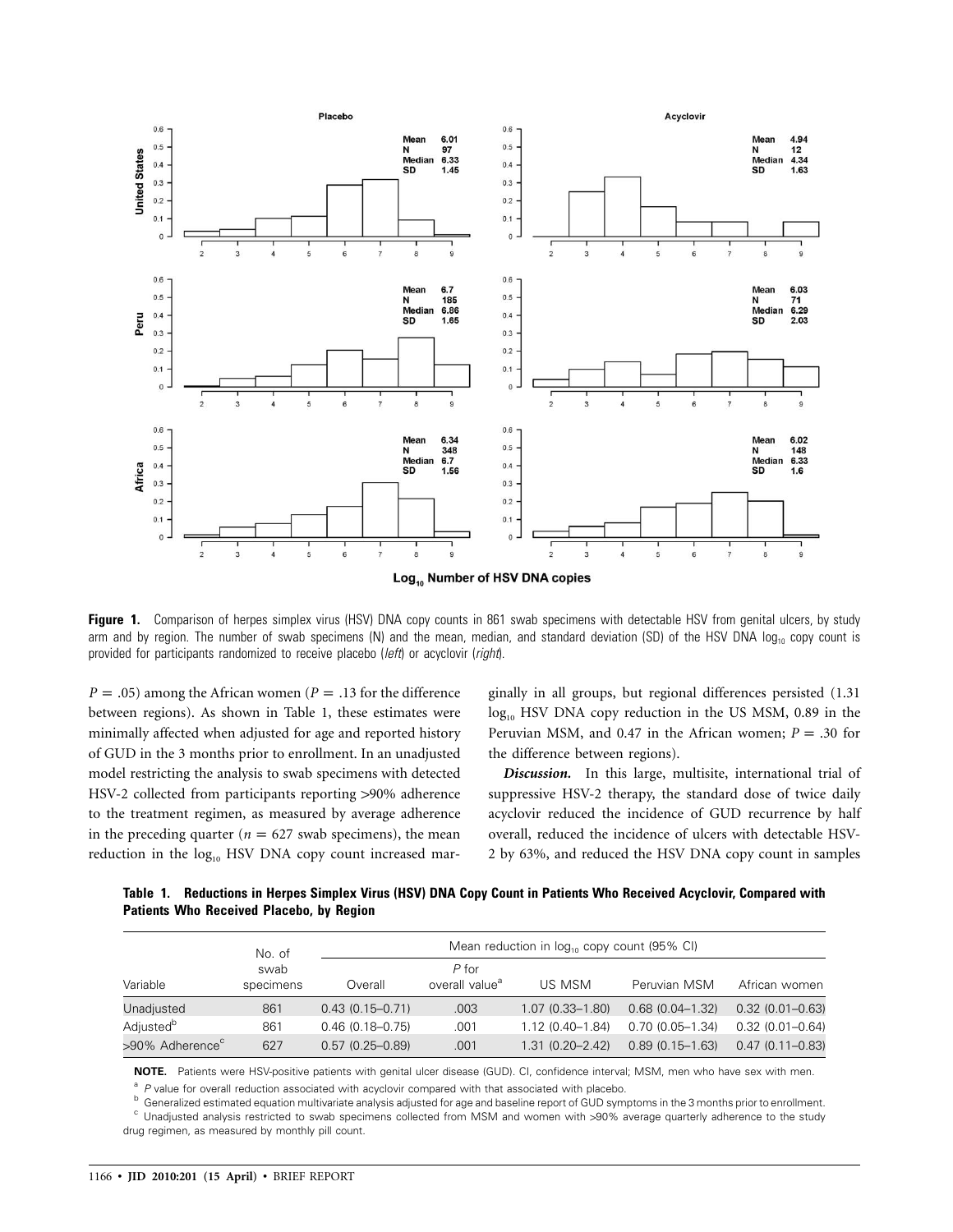from those ulcers by  $0.43 \log_{10}$  copies. However, we observed significant regional variation in the incidence of GUD diagnosis on examination, as well as the frequency and amount of HSV detected in specimens from ulcers in US and Peruvian MSM and African women. These differences by region in the quantity of HSV-2 detected in swab specimens from genital herpes lesions persisted after adjusting for level of adherence to antiviral therapy in the preceding quarter, and thus they are unlikely to be explained by inadequate drug intake. Other possible explanations for the lower efficacy of acyclovir on GUD-associated HSV-2 shedding in populations outside the United States, particularly in Africa, include strain variation, resulting in inherent acyclovir resistance among HSV strains from Africa, or unappreciated differences in acyclovir absorption or pharmacokinetics. Detailed studies with frequent assessment of genital shedding combined with drug level evaluation may elucidate the mechanism underlying our observations.

The substantial body of evidence establishing the efficacy of acyclovir suppression on clinical and subclinical HSV shedding comes from studies of US and European cohorts [8, 9]. For example, a recent study by Gupta and colleagues [10] that enrolled men and women at research clinics in the Northwest United States observed a 1.2–1.6  $log_{10}$  reduction in HSV DNA copy number by means of PCR in a comparison of acyclovir and valacyclovir with placebo; this result mirrors our estimates for US participants. Despite increased use of acyclovir worldwide for syndromic management of HSV-2, data are limited on the efficacy of suppressive HSV therapy in resource-poor settings. However, over the past several years, studies in Peru [11] and Africa [12] evaluating HSV-2 suppression with both drugs to reduce HIV shedding and disease progression among HIV-infected men and women have also shown efficacy in reducing HSV-2 viral shedding, on the basis of molecular diagnostic methods similar to those used in the present study. The authors of the Tanzanian trial [4] suggested that suboptimal adherence to a regimen of 400 mg of acyclovir twice daily may account for the lack of efficacy in reducing the incidence of HIV acquisition among the HIV-negative women enrolled in their study, as evidenced by a lower than anticipated reduction in HSV shedding from cervicovaginal lavage specimens. However, in our study, adherence rates, measured primarily by pill count, were >90% on average [3]. Moreover, our GUD analysis showed only marginal improvements in the reduction of HSV shedding across all groups when the analysis was restricted to those with the highest level of adherence.

A limitation of this analysis is that we did not perform HSV cultures at the time of GUD swab sampling, which would have permitted us to phenotype viral isolates for acyclovir sensitivity, nor did we perform genotypic assays to determine whether populations outside the United States had a greater prevalence of acyclovir resistance, although future studies are planned. Given

that acyclovir resistance is infrequent among immunocompetent persons from settings with high levels of background acyclovir use [13], it is unlikely that resistance from this mechanism would be observed in Peru and Africa, where acyclovir availability remains very limited.

Regional differences in HSV-2 shedding, despite suppressive therapy, were unexpected and may have several implications. Potential biological explanations require further exploration to assess differential effects of acyclovir by population. Thus far, liquid chromatography performed on study drug stored in the field has confirmed expected drug potency [3], and studies are currently underway to assess pharmacokinetics and GUD healing among African women treated with standard episodic acyclovir dosing. In addition, HSV-2 genotypic strain variation has been reported [14], and although an association with lower susceptibility to acyclovir has not been observed, further study of viral polymorphisms as a potential explanation for the regional differences in acyclovir response is warranted. Of note, although our study relied on pill count and self-report to measure adherence to the study regimen, as is the standard for most biomedical prevention trials, these methods may overestimate adherence [15]. Finally, efforts to identify a safe and effective HSV-2 vaccine must continue, to reduce the burden of new HSV-2 infections globally and potentially reduce HIV transmission risk in those regions most affected by the epidemic.

### **Acknowledgments**

We thank Scott Rose and Sam Griffith of Family Health International, for study implementation support. We acknowledge Dr Susan Buchbinder and Theresa Wagner, for their input on the manuscript, and the extraordinary commitment of the HIV Prevention Trials Network 039 trial sites, volunteers, and participating community advisory boards.

#### **References**

- 1. Freeman EE, Weiss HA, Glynn JR, et al. Herpes simplex virus 2 infection increases HIV acquisition in men and women: systematic review and meta-analysis of longitudinal studies. AIDS **2006**; 20:73–83.
- 2. Zhu J, Hladlik F, Woodward A, et al. Persistence of HIV-1 receptorpositive cells after HSV-2 reactivation is a potential mechanism for increased HIV-1 acquisition. Nat Med **2009**; 15:886–892.
- 3. Celum C, Wald A, Hughes J, et al. Effect of aciclovir on HIV acquisition in herpes simplex virus 2 seropositive women and men who have sex with men: a randomized, double-blind, placebo controlled trial. Lancet **2008**; 371:2109–2119.
- 4. Watson-Jones D, Weiss HA, Rusizoka M, et al. Effect of herpes simplex suppression on incidence of HIV among women in Tanzania. N Engl J Med **2008**; 358:1560–1571.
- 5. Jerome K, Huang M, Wald A, et al. Quantitative stability of DNA after extended storage of clinical specimens as determined by real-time PCR. J Clin Microbiol **2002**; 40:2609–2611.
- 6. Corey L, Huang ML, Selke S, Wald A. Differentiation of herpes simplex virus 1 and 2 in clinical samples by a real-time Taqman PCR assay. J Med Virol **2005**; 76:350–355.
- 7. Magaret A, Wald A, Huang ML, et al. Optimizing PCR positivity cri-